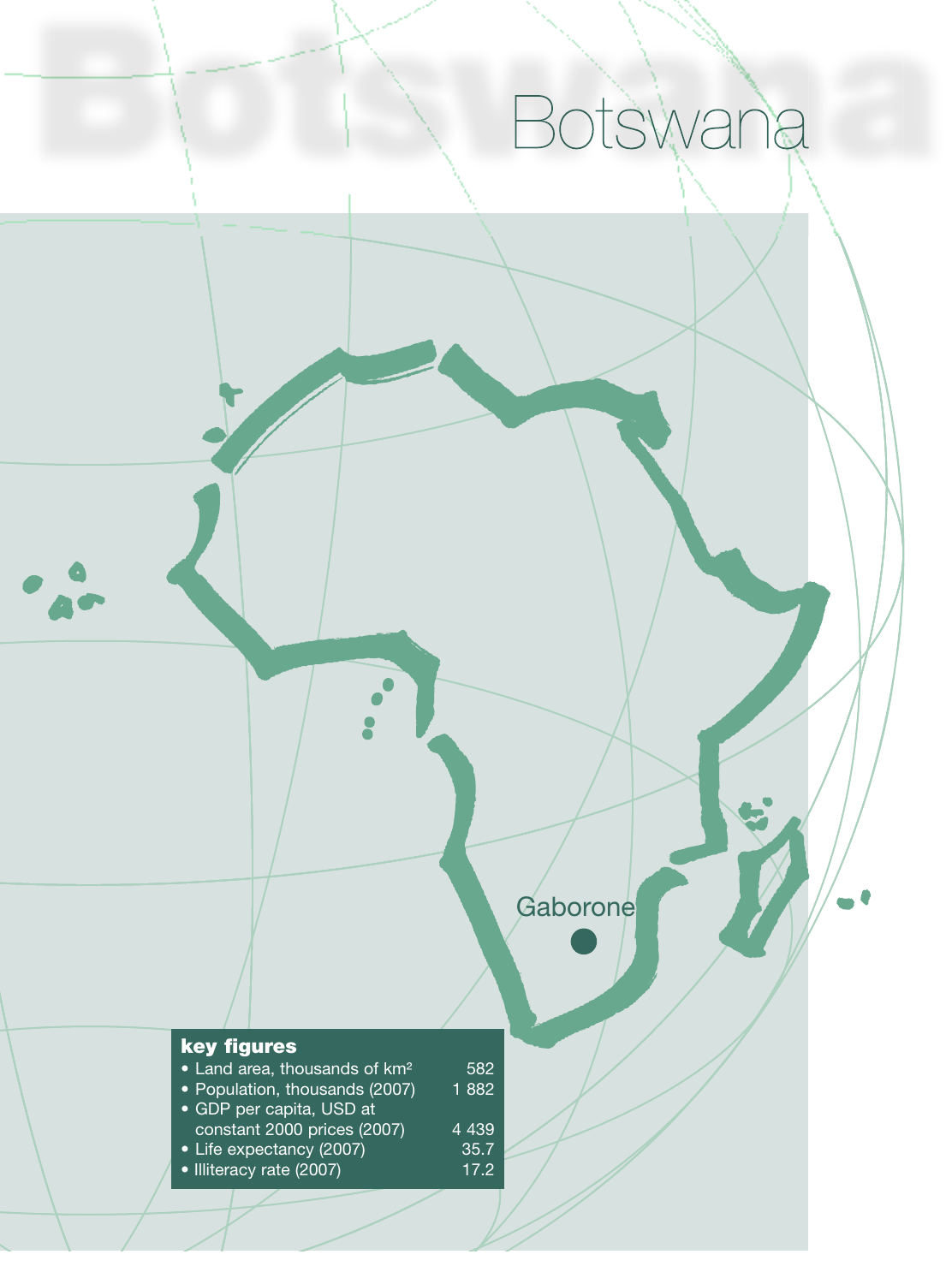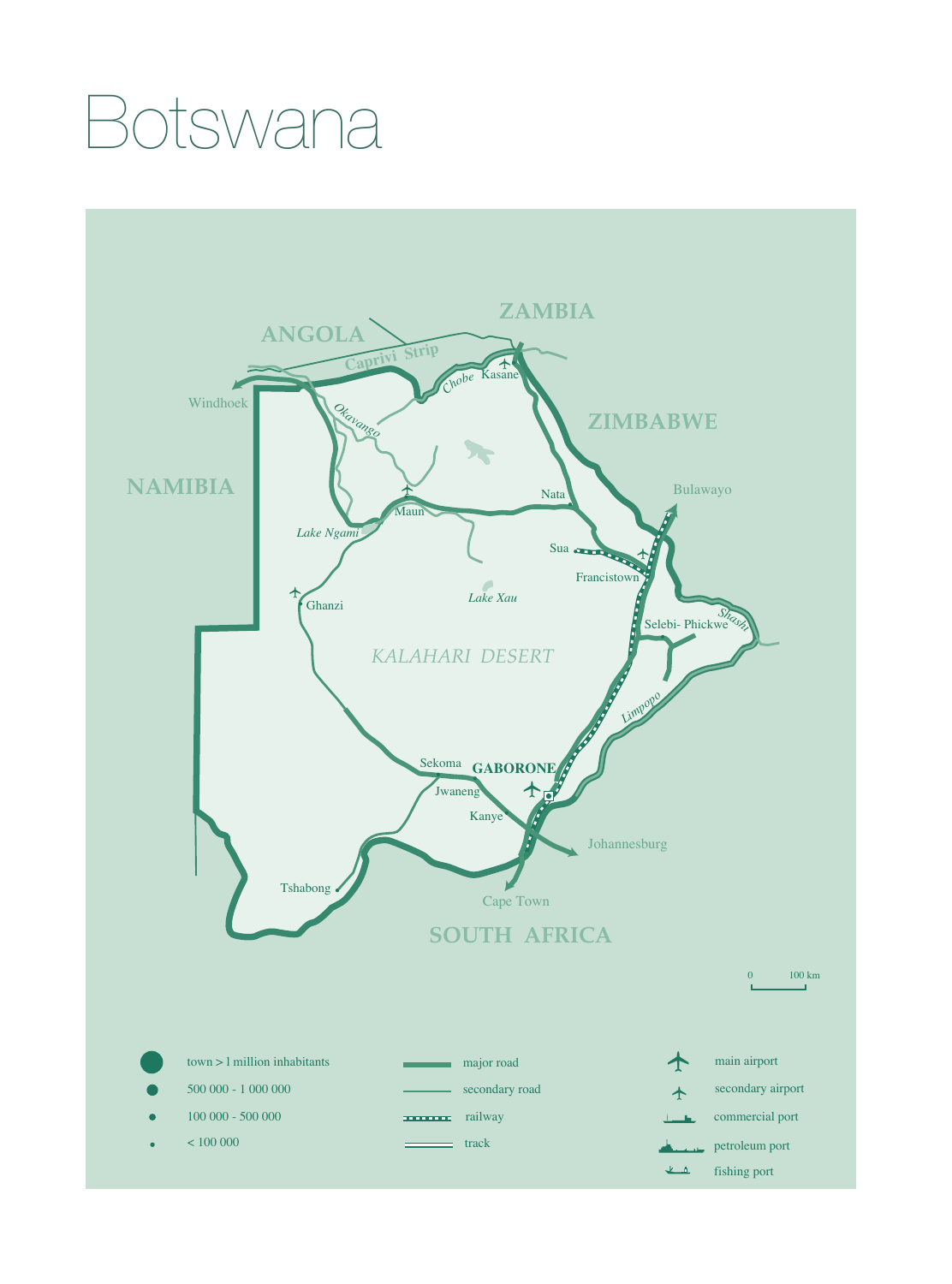**B**OTSWANA HAS BEEN AMONG the fastest-growing economies in Africa over the past 40 years. Sound macroeconomic policies and good governance have parlayed the country's diamond resources into a remarkable transformation from one of the poorest countries in the world at independence to upper middle-income status. These impressive achievements have earned Botswana the highest sovereign debt ratings and best Transparency International anticorruption rank in Africa. GDP growth is estimated to have been 6.0 per cent in 2006/07 and is expected to remain buoyant at over 5 per cent in 2007/08 and 2008/09.

Botswana's development process has been guided by the six-year National Development Plans (NDP), which set the government's development strategy.The current plan is NDP 9, covering the period 2003-09;

preparations are already under way for NDP 10, which will cover the period 2009-15. The country continues to enjoy political stability,

**Diversification of the economy is an urgent imperative.**

and in 2008 Vice President Ian Khama Seretse Khama is expected to take over the reins from the incumbent President Festus Mogae.

In recent years, however, economic growth has slowed considerably due to the erratic performance of the diamond mining sector, which is the main driver of the economy. To date, Botswana has been unable to achieve significant diversification in exports, despite considerable efforts.

## **0 1000 2000 3000 4000 5000 6000 -2 0 2 4 6 8 10 12** Real GDP Growth (%) **■** Botswana - GDP Per Capita **■** Southern Africa - GDP Per Capita **■** Africa - GDP Per Capita **———** Botswana - Real GDP Growth (%) Per Capita GDP Figure 1 **- Real GDP Growth and Per Capita GDP** (USD at constant 2000 prices)

**2000/01 2001/02 2002/03 2003/04 2004/05 2005/06 2006/07(e) 2007/08(p) 2008/09(p)**

Source: IMF and local authorities' data; estimates (e) and projections (p) based on authors' calculations.

authors' calculations.<br>StatLink <sub>@@</sub>@@@http://*dx.doi.org*/10.1787/316172616656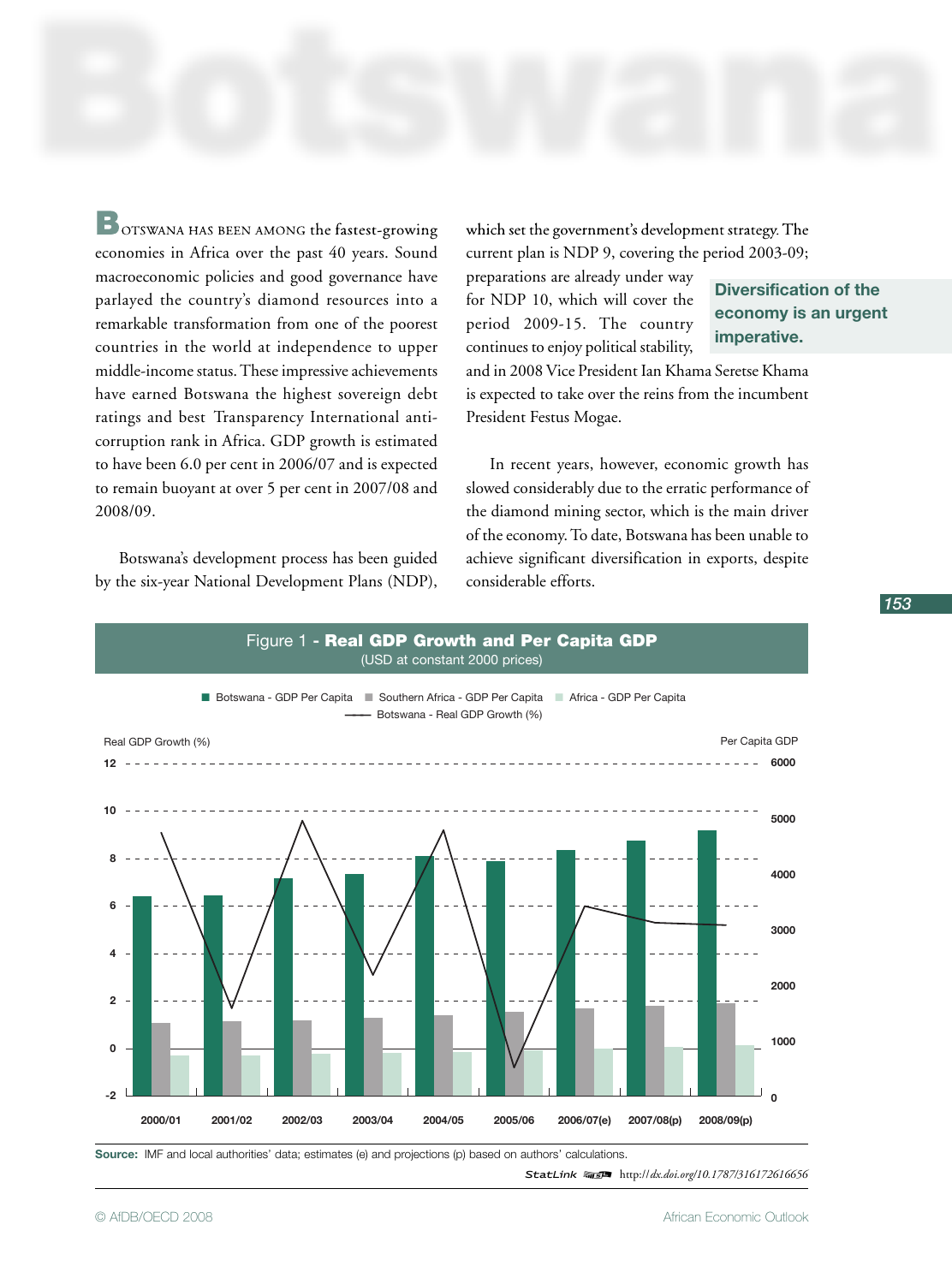Although limited progress has been achieved in privatisation, the government remains committed to making the private sector the main engine of growth. The latest Business Expectations Survey by the Bank of Botswana also shows a high level of optimism about business conditions in the country. Progress on privatisation is expected to unleash private sector initiatives and further promote economic growth.

Like many countries in southern and eastern Africa, Botswana continues to suffer from high HIV/AIDS infection rates, unemployment (including among university graduates) and poverty. Although the official unemployment rate has fallen from 21.5 per cent, it remains high at 17.6 per cent. It is currently estimated that 30 per cent of the population is living on less than USD 1 a day.

#### **Recent Economic Developments**

After slightly negative growth in 2005/06, real GDP is estimated to have grown by 6.0 per cent in 2006/07, thanks to massive government investment in mining, power generation and irrigation. Total investment, which had declined in 2005/06, picked up in 2006/07, growing by 18 per cent. In the mining sector, the diamond beneficiation project, aimed at polishing diamonds locally, is expected to boost diamond exports and add impetus to economic growth. The Mmamabula Export Power Station is expected to increase exports of electricity and reduce the country's dependence on imported power from South Africa.

The Glen Valley irrigation project is intended to boost horticulture and fodder production. Real GDP is projected to grow by 5.3 per cent in 2007/08 and by 5.2 per cent in 2008/09.

The mining sector is estimated to have increased by 5.2 per cent after a decline of 3.8 per cent in 2006. In 2005/06, it remained the largest contributor to GDP at 40.5 per cent. Growth in the non-mining sectors surged to 6.8 per cent in 2006/07, up from 3.9 per cent in the previous fiscal year. The impressive performance of the non-mining sector augurs well for the country's diversification efforts. The non-mining sectors that recorded significant growth rates are transport and communications (20.3 per cent); trade, hotels and restaurants (16.3 per cent); manufacturing (12.0 per cent); and banks, insurance and business services (6.6 per cent). The rest of the non-mining sectors registered real growth rates of less than 2 per cent.

During the first three years of NDP 9, the economy has grown at an average annual real rate of 4.7 per cent, which is less than the average growth rate of 5.5 per cent set out in the plan. The mid-term review of NDP 9 had envisaged a growth rate of 6.3 per cent for the last three years of the plan, subject to the implementation of a number of reforms. The reforms will need to be scaled up, however, if the target for real per capita income set in Botswana's Vision 2016 policy paper is to be achieved.

Tourism (trade, hotels and restaurants) is the thirdlargest sector in the economy. Although it currently



**Source:** Authors' estimates based on National Institute of Statistics data.

12 http://*[dx.doi.org/10.1787/317360534146](http://dx.doi.org/10.1787/317360534146)*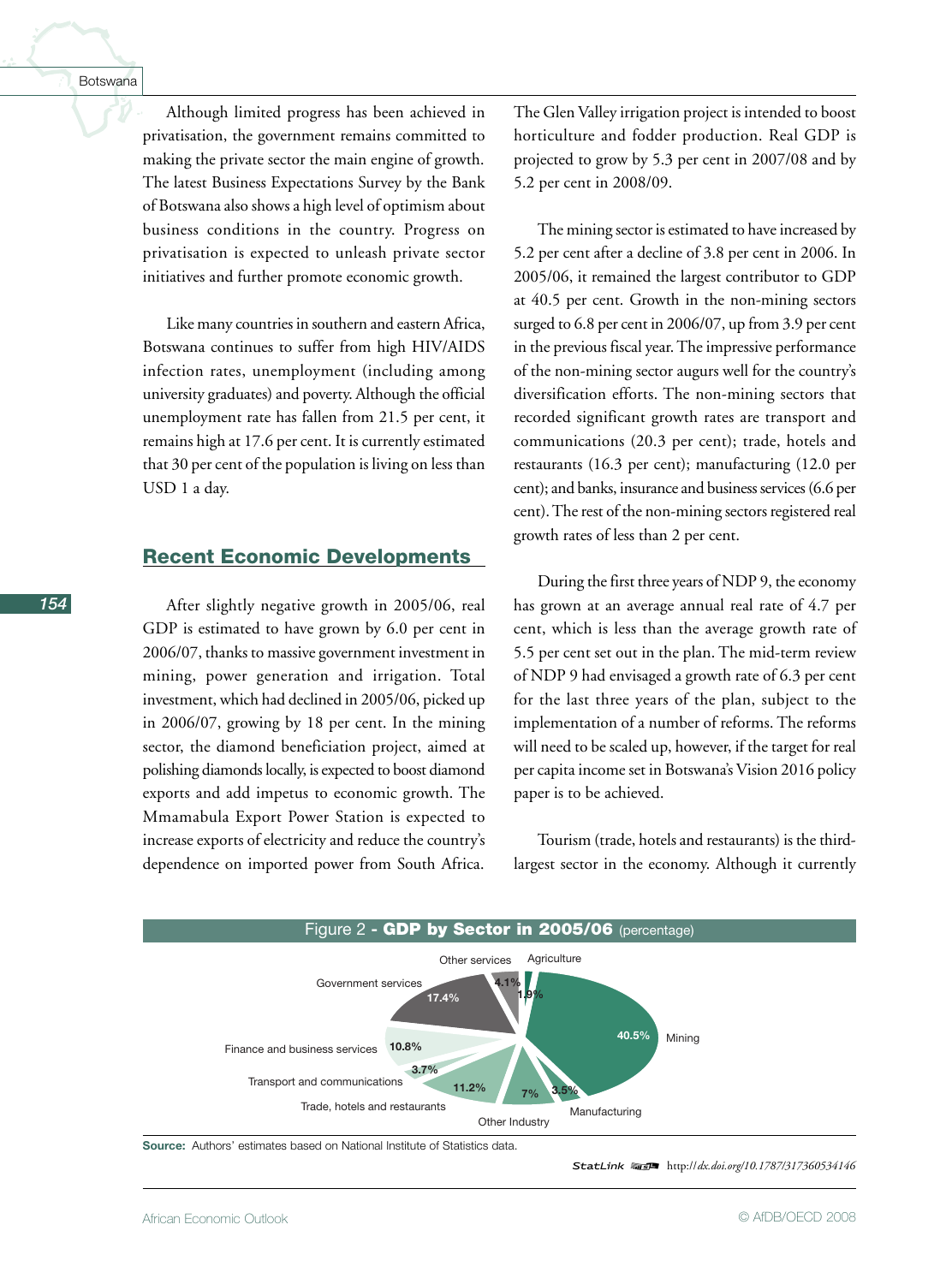|                                |                                              |         |                               | Table 1 - Demand Composition |      |                                                  |        |                                                                           |
|--------------------------------|----------------------------------------------|---------|-------------------------------|------------------------------|------|--------------------------------------------------|--------|---------------------------------------------------------------------------|
|                                | <b>Percentage of GDP</b><br>(current prices) |         | Percentage changes,<br>volume |                              |      | <b>Contribution to real</b><br><b>GDP</b> growth |        |                                                                           |
|                                | 1998/99                                      |         |                               |                              |      |                                                  |        | 2005/06 2006/07(e) 2007/08(p) 2008/09(p) 2006/07(e) 2007/08(p) 2008/09(p) |
| <b>Gross capital formation</b> | 34.7                                         | 26.2    | 18.0                          | 12.9                         | 9.6  | 5.0                                              | 4.0    | 3.2                                                                       |
| <b>Public</b>                  | 14.0                                         | 7.7     | 19.6                          | 15.0                         | 8.8  | 1.6                                              | 1.4    | 0.9                                                                       |
| Private                        | 20.7                                         | 18.5    | 17.3                          | 12.0                         | 10.0 | 3.4                                              | 2.6    | 2.3                                                                       |
| Consumption                    | 64.9                                         | 46.9    | 4.0                           | 4.3                          | 4.4  | 2.0                                              | 2.1    | 2.1                                                                       |
| <b>Public</b>                  | 27.7                                         | 20.6    | 4.8                           | 5.7                          | 7.2  | 1.0                                              | 1.2    | 1.5                                                                       |
| Private                        | 37.2                                         | 26.3    | 3.4                           | 3.2                          | 2.3  | 1.0                                              | 0.9    | 0.6                                                                       |
| <b>External demand</b>         | 0.4                                          | 26.9    |                               |                              |      | $-0.9$                                           | $-0.7$ | $-0.1$                                                                    |
| Exports                        | 42.3                                         | 56.2    | 2.9                           | 2.2                          | 1.1  | 1.6                                              | 1.1    | 0.6                                                                       |
| Imports                        | $-41.9$                                      | $-29.3$ | 8.0                           | 5.9                          | 2.0  | $-2.5$                                           | $-1.9$ | $-0.7$                                                                    |
| <b>Real GDP growth</b>         |                                              |         |                               |                              |      | 6.0                                              | 5.3    | 5.2                                                                       |

**Source:** IMF and National Institute of Statistics data; estimates (e) and projections (p) based on authors' calculations.

12 http://*[dx.doi.org/10.1787/320717633355](http://dx.doi.org/10.1787/320717633355)*

generates only 11.2 per cent of GDP, tourism remains one of the most important avenues for achieving Botswana's somewhat elusive diversification goals. The Botswana Tourism Board, which is now in place, will be crucial in achieving a globally competitive tourism sector. While government retains the regulatory functions, the Board is responsible for all operational functions of the sector such as marketing, investment promotion and grading of tourism facilities.

In recent years, Botswana's finance and business services sector has been increasing in importance. In 2005/06 its share of GDP was 10.8 per cent. The performance of the sector has been boosted by the establishment of the Non-Bank Financial Institutions Regulatory Authority, whose aim is to ensure the soundness, sustainability and global competitiveness of the non-bank financial sector.

The share of manufacturing in GDP was estimated to be 3.5 per cent in 2005/06. Although there is considerable scope for expansion, the contributions of the sector remain low in comparison to other middleincome countries. It is expected that the share of manufacturing would increase with a successful diversification effort.

The agricultural sector continues to play a vital role in Botswana and retains the potential for economic diversification. Unfortunately, it also continues to be plagued by its dependence on rainfall. In 2005/06, its share of GDP was less than 2 per cent, and the drought of 2006/07 reduced the total area planted by 51 per cent and seriously affected yields. The substantial deficit for domestic consumption was met by food imports. However, the National Master Plan for Arable Agriculture and Dairy Development, in particular the Glen Valley irrigation scheme, is expected to boost the sector's performance.The projects being implemented under the programme are expected to increase commercial horticulture and fodder production.

As may be seen from Table 1, GDP growth in 2006/07 was mainly driven by public and private investment, which increased by 19.6 per cent and 17.3 per cent respectively.The projections for 2007/08 and 2008/09 indicate that this will continue to be the case, although these very high growth rates will moderate to some extent.

#### **Macroeconomic Policies**

Botswana is generally praised for its pursuit of sound economic policies, which have enabled it to use its diamonds wisely. Its policy stance has been guided by Vision 2016, which sets a broad policy agenda for poverty reduction and macroeconomic stability.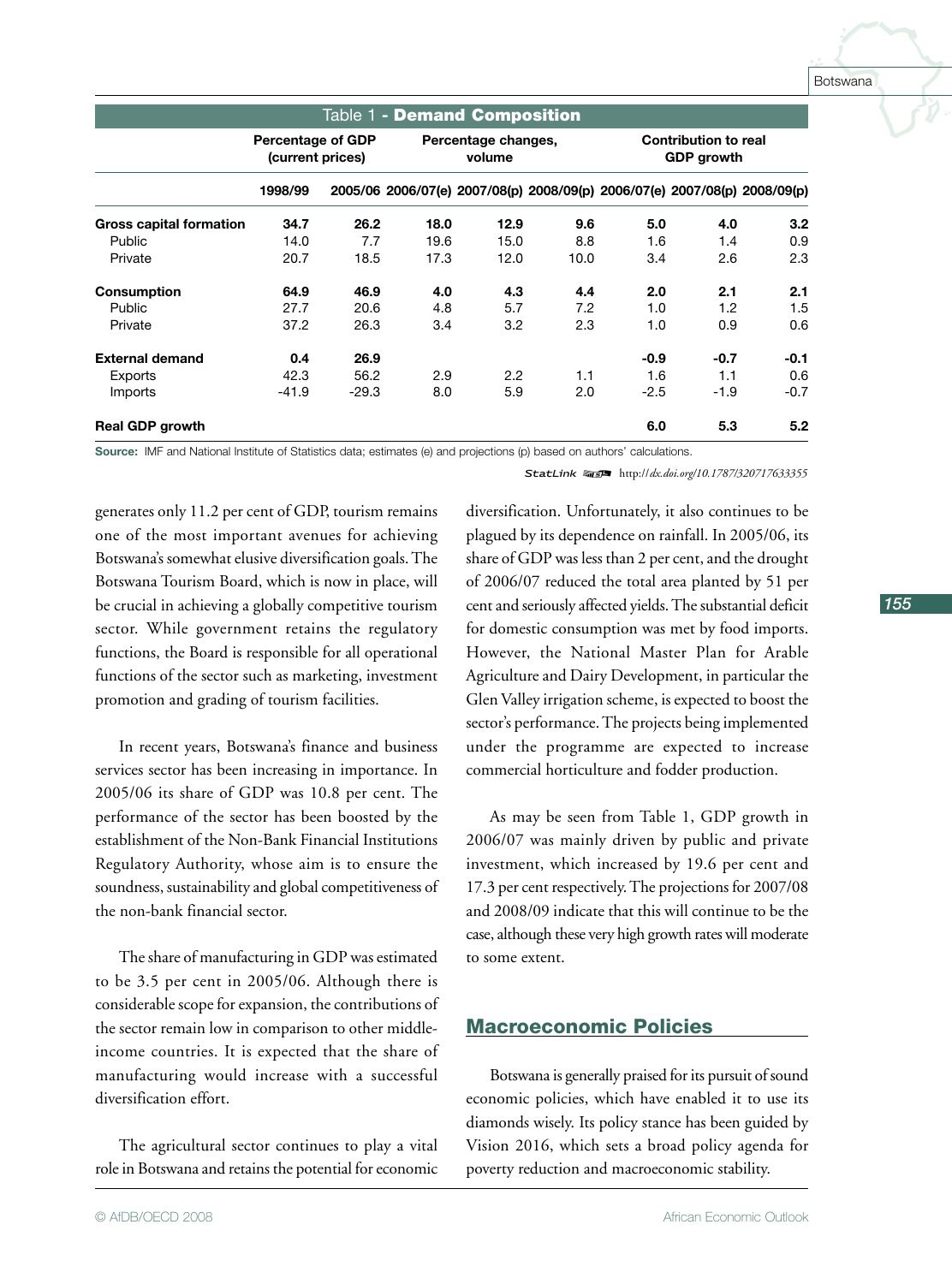#### *Fiscal Policy*

The key objective of fiscal policy in Botswana is careful management of expenditure to achieve social objectives without crowding out the private sector. The fiscal strategy for NDP 9, which comes to an end in March 2009, is to ensure budget sustainability and restrain the growth of government expenditures. The budget outturn for the 2006/07 financial year was an overall surplus of BWP 7.66 billion (Botswana pula). This substantial budget surplus was due to a combination of slightly higher than anticipated revenue and significant under-spending of the total budget. The under-spending was due to capacity constraints in project implementation.

For fiscal year 2007/08, mineral revenues are expected to account for 40 per cent of revenue; customs revenue, 27 per cent; non-mineral income tax revenue, 13 per cent; value added tax revenue, 9 per cent; and other sources, 11 per cent. During 2006, the government made several changes to the income tax and value added legislation. The amendments to the income tax include tax deductions and allowances for businesses that offer unemployed youth approved training in formal institutions or that provide on-thejob training to their staff.

The share of tax revenue in GDP continued its upward trend. Although the increase was marginal in 2006/07, to an estimated 39.6 per cent as against 39.4 per cent in 2005/06, it is projected to maintain this level in 2007/08 and increase again in 2008/09. The upward trend in the share of tax revenue can be attributed largely to the efforts of the Botswana Unified Revenue Service in tax collection and to a reduction in tax arrears.

Total expenditure has also continued its upward trend from 31.3 per cent of GDP in 2005/06 to an estimated 32.6 per cent in 2006/07. In 2007/08 and 2008/09, it is projected to rise to 34.2 per cent and 37.9 per cent respectively. Current expenditure is estimated to have been about 24.6 per cent in 2006/07, slightly lower than the 24.7 per cent recorded in 2005/06. Capital expenditure is estimated at 8 per cent of GDP in 2006/07, up from 6.7 per cent in the previous year.

The prudent management of Botswana's budget is reflected in the overall budget profile. The primary balance as a percentage of GDP is estimated to have been a surplus of 7.5 per cent in 2006/07, a slight decline from the 8.7 per cent recorded during the previous year. The surplus is projected to decline to 5.4 per cent and 3.3 per cent in 2007/08 and 2008/09 respectively. The overall balance is estimated to be a 7.1 per cent surplus in 2006/07, a decline of one percentage point from the previous year. The surplus is projected to continue its decline for the next two years.

| Table 2 - <b>Public Finances</b> (percentage of GDP) |         |         |         |      |      |      |                                          |  |  |
|------------------------------------------------------|---------|---------|---------|------|------|------|------------------------------------------|--|--|
|                                                      | 1998/99 | 2003/04 | 2004/05 |      |      |      | 2005/06 2006/07(e) 2007/08(p) 2008/09(p) |  |  |
| Total revenue and grants <sup>a</sup>                | 32.3    | 37.9    | 35.9    | 39.4 | 39.6 | 39.6 | 41.2                                     |  |  |
| Tax revenue                                          | 23.7    | 33.2    | 32.7    | 35.2 | 35.4 | 35.9 | 37.5                                     |  |  |
| Grants                                               | 0.6     | 0.1     | 0.7     | 0.5  | 0.5  | 0.0  | 0.0                                      |  |  |
| Total expenditure and net lending <sup>a</sup>       | 37.7    | 38.2    | 35.0    | 31.3 | 32.6 | 34.2 | 37.9                                     |  |  |
| Current expenditure                                  | 25.9    | 30.4    | 27.7    | 24.7 | 24.6 | 25.2 | 27.2                                     |  |  |
| <b>Excluding interest</b>                            | 25.5    | 29.9    | 27.1    | 24.1 | 24.2 | 25.2 | 27.2                                     |  |  |
| Wages and salaries                                   | 9.1     | 9.7     | 10.3    | 9.2  | 8.4  | 8.0  | 7.9                                      |  |  |
| Interest                                             | 0.4     | 0.5     | 0.6     | 0.6  | 0.4  | 0.0  | 0.0                                      |  |  |
| Capital expenditure                                  | 12.4    | 10.0    | 7.9     | 6.7  | 8.0  | 9.0  | 10.7                                     |  |  |
| <b>Primary balance</b>                               | $-5.0$  | 0.1     | $1.5\,$ | 8.7  | 7.5  | 5.4  | 3.3                                      |  |  |
| <b>Overall balance</b>                               | $-5.4$  | $-0.4$  | 0.9     | 8.1  | 7.1  | 5.4  | 3.3                                      |  |  |

a. Only major items are reported.

**Source:** IMF and domestic authorities' data; estimates (e) and projections (p) based on authors' calculations.

12 http://*[dx.doi.org/10.1787/321541875626](http://dx.doi.org/10.1787/321541875626)*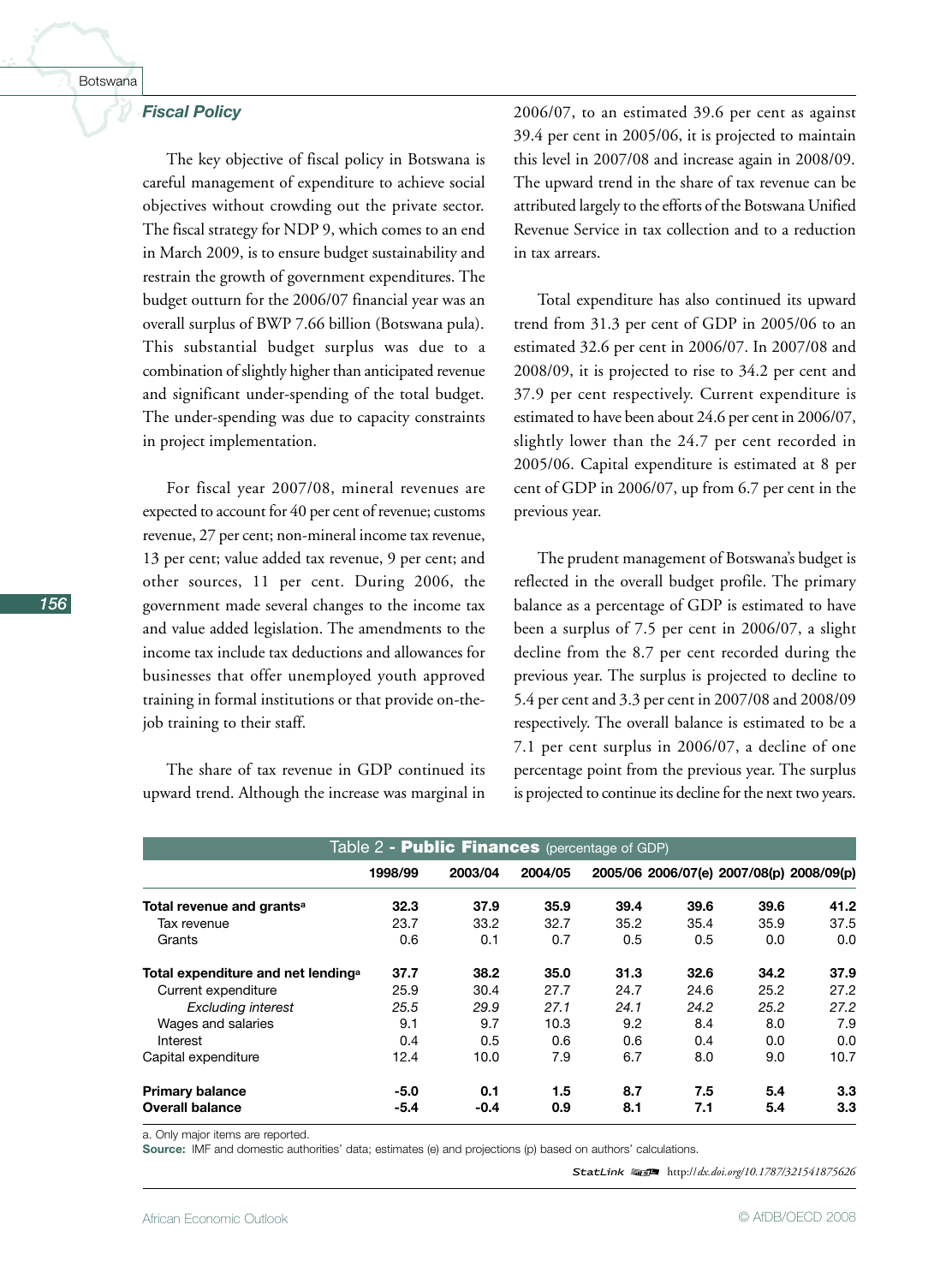Despite the prudent management of the budget, inadequate capacity is the biggest problem hindering project implementation.This lack of capacity manifests itself as annual under-spending of the budget.

#### *Monetary Policy*

The principal objective of monetary policy in Botswana is to achieve a low and stable level of inflation that will spur growth and competitiveness. A burst of inflation in early 2006 was due to the reintroduction of school fees in government schools as well as a large increase in the price of meat products. In the first half of 2007, inflation continued the downward trend begun later in 2006, falling to 6.4 per cent for the 12 month period ending in June 2007. The Bank of Botswana reduced the bank rate in June by 50 basis points, from 15 to 14.5 per cent, reflecting the country's positive outlook for its inflation path.

Inflation rose in the second half of the year, however, mainly dueto a combination of higher world prices for petroleum and some food products, which have a high weighting in the consumer price index basket. Nevertheless, it fell within the target range by September. Overall, inflation averaged 7.1 per cent in 2007, compared to 11.6 per cent in 2006.

#### *External Position*

During 2007, stability of the real exchange rate was achieved through the introduction of a crawling band exchange framework. The pula appreciated in nominal terms by a little over half a percentage point against the US dollar and by less than 2 percentage points against the South African rand. The new exchange rate mechanism is clearly supporting Botswana's international competitiveness, which is essential for accelerating progress towards the Vision 2016 targets through NDP 10.

| Table 3 - <b>Current Account</b> (percentage of GDP) |               |            |             |             |             |                                          |  |  |  |
|------------------------------------------------------|---------------|------------|-------------|-------------|-------------|------------------------------------------|--|--|--|
| 1998/99                                              | 2003/04       | 2004/05    |             |             |             |                                          |  |  |  |
| 0.0                                                  | 4.9           | 10.8       | 20.7        | 17.8        | 13.6        | 6.1                                      |  |  |  |
| 36.0                                                 | 33.3          | 39.4       | 45.0        | 44.2        | 42.3        | 40.2                                     |  |  |  |
| 36.1                                                 | 28.4          | 28.7       | 24.3        | 26.4        | 28.6        | 34.0                                     |  |  |  |
| $-3.6$                                               | $-0.3$        | 0.0        | 0.7         | 0.4         | $-0.2$      | $-0.3$                                   |  |  |  |
| $-1.5$                                               | $-9.8$        | $-9.0$     | $-7.0$      | $-5.5$      | $-4.8$      | $-4.6$                                   |  |  |  |
| 4.6<br>$-0.5$                                        | 4.6<br>$-0.7$ | 6.0<br>7.7 | 6.3<br>20.7 | 5.5<br>18.1 | 4.9<br>13.6 | 4.8<br>6.0                               |  |  |  |
|                                                      |               |            |             |             |             | 2005/06 2006/07(e) 2007/08(p) 2008/09(p) |  |  |  |

**Source:** IMF and domestic authorities' data; estimates (e) and projections (p) based on authors' calculations.

12 http://*[dx.doi.org/10.1787/322368353145](http://dx.doi.org/10.1787/322368353145)*

Diamond exports continued to have a favourable impact on the trade balance. The trade surplus for 2006/07 is estimated at 17.8 per cent of GDP, and the resulting current account surplus at 18.1 per cent. These surpluses are projected to decline in the next two years as a result of the projected fall in exports and surge in imports. The balance on capital account is estimated to have increased from a surplus of BWP 142 million in 2005/06 to BWP 493 million in 2006/07. The overall balance of payments is expected to showa surplus of about BWP 11.3 billion in 2006/07, compared to a surplus of BPW 10.3 billion in 2005/06.

Foreign exchange reserves increased from USD 2.3 billion to USD 10.2 billion between November 2006 and November 2007. Reserves represent 28 months of cover for imports of goods and services in 2007, a one-month decrease from 2006.

The total external debt as a percentage of GDP was 12.1 per cent in 2007, far below the important benchmark of 50 per cent.The ratio of debt service to goods and services exports was 15.5 per cent in the same year, which is also well below the HIPC threshold of 30 per cent.This impressive debt record coupled with international reserves amounting to USD 7.8 billion has been facilitated by a cheaper loan portfolio, proper management of the debt and use of domestic resources where cheaper financing cannot be procured to finance development. As a result, the country is projected to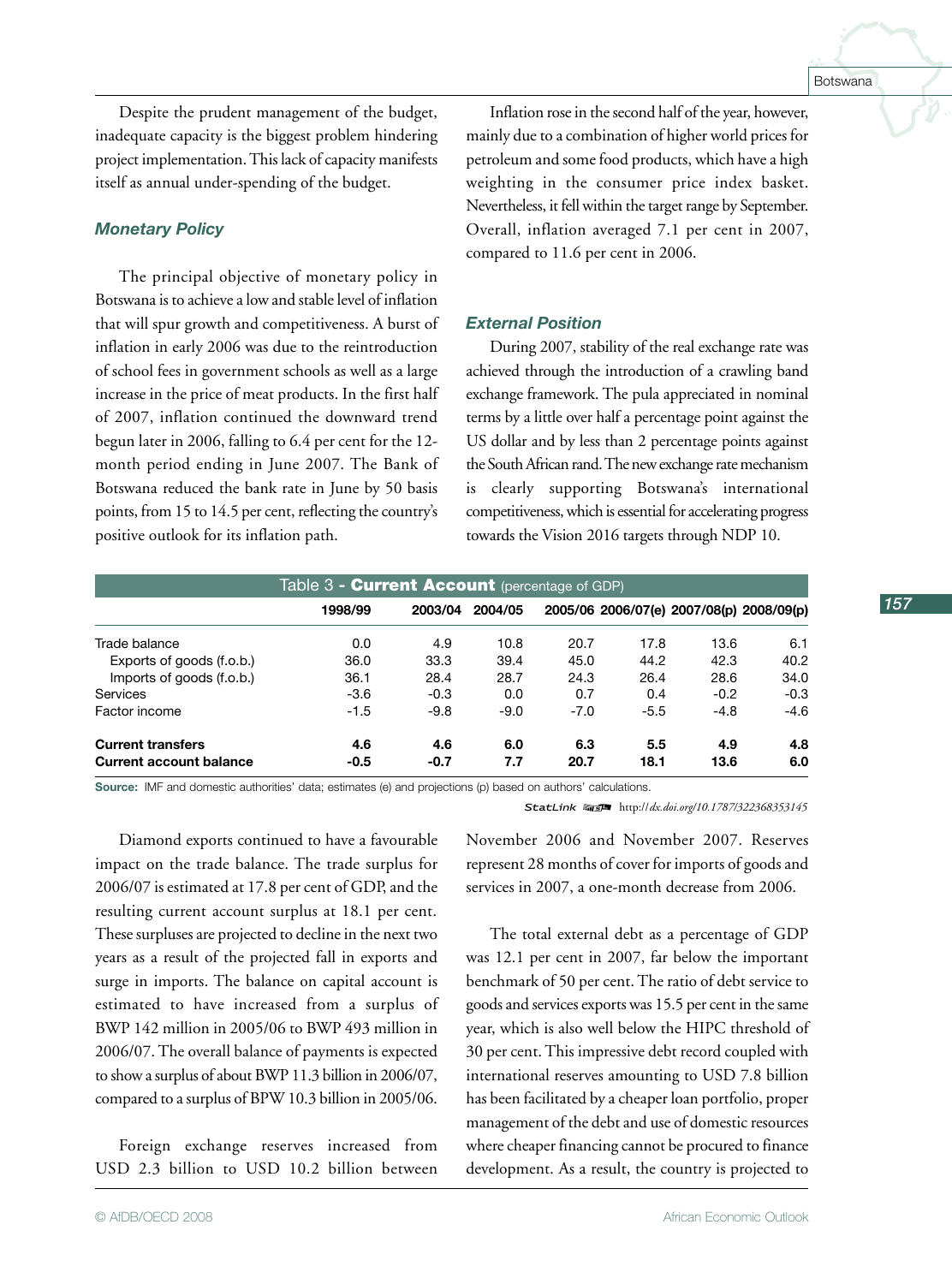

Figure 3 **- Stock of Total External Debt** (percentage of GDP)

**Source:** IMF.

*158*

enjoy a comfortable cushion against external shocks in the near to medium term despite its high structural dependence on diamonds.

#### **Structural Issues**

#### *Recent Developments*

Unemployment has been persistently high and is rising both for the unskilled and for university graduates. According to the 2005/06 Labour Force Survey, total employment grew at an annual rate of 4.7 per cent between 1995/96 and 2005/06. The annual Formal Sector Employment Survey also showed that formal sector employment grew by 2.2 per cent in 2007, up from 1.8 per cent over the 2002-06 period. The government is the largest formal employer of labour, accounting for 40 per cent of employment. The informal sector is also important in Botswana, having contributed about 33 per cent of GDP in 2002, although this is a lower share than in countries such as Zimbabwe, Tanzania and Nigeria. In terms of employment, it is estimated that about 60 000 enterprises in Botswana

#### 12 http://*[dx.doi.org/10.1787/318330444344](http://dx.doi.org/10.1787/318330444344)*

operate mostly in the informal sector, employing one or two people. More than 80 000 people (about 5 per cent of the population) are self-employed or work in the informal sector. Most informal sector enterprises are in retail trade.

Government strategy for employment creation is part of a larger National Poverty Reduction Strategy, which emphasises, among other things, economic diversification, export growth and private sector development. In terms of implementation, the government has established the Multi-Sectoral Sub-Committee on Poverty Reduction to co-ordinate implementation of the poverty reduction strategy and to carry out the relevant monitoring and evaluation of poverty alleviation programmes. The sub-committee also monitors social safety nets and other social security systems, links district- and community-level poverty reduction initiatives with national-level initiatives, and analyses options that can provide employment opportunities to address the needs of the poor and enable them to engage in sustainable livelihoods.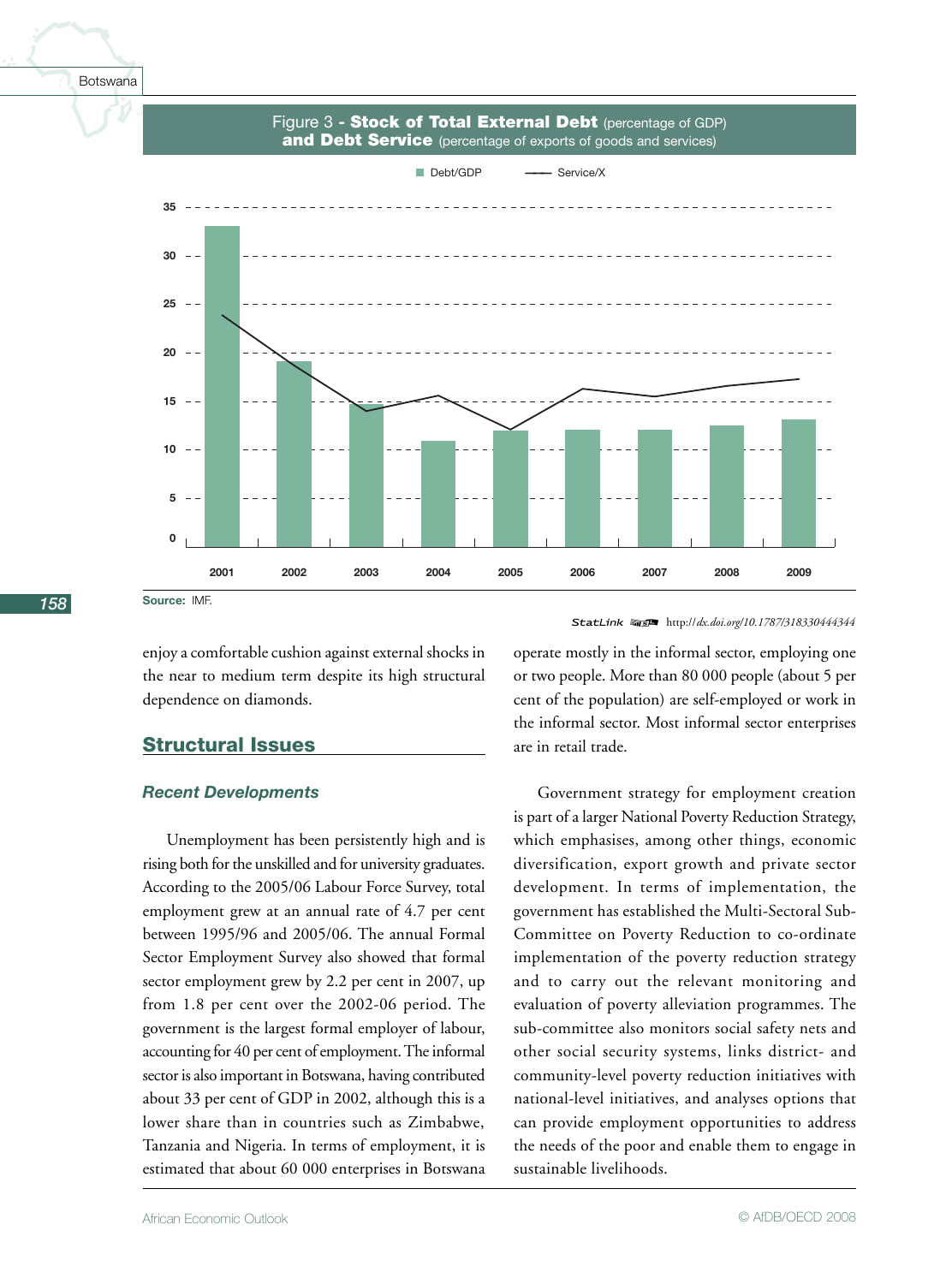In order to ensure that all citizens share in the fruits of economic growth, the government provides a number of social safety nets, which include the destitutes' allowance, orphan care programme and old age pension scheme. A review of the social safety net programme has been carried out, and the government has accepted most of its recommendations. The latter include creation of a risk and vulnerability database and accelerated outsourcing of the provision and distribution of food commodities.

One of the goals of Vision 2016 is to eradicate absolute poverty by 2016.To thisend, implementation of the 2003 National Poverty Reduction Strategy is continuing in earnest with a review of the selected programmes to establish their consistency with the overall poverty reduction strategy, institutionalisation of an improved poverty reporting mechanism and the development of core welfare indicators as part of a comprehensive monitoring system.

Despite the country's stable macroeconomic environment and its place among the top third in the global competitiveness ranking, foreign direct investment (FDI) is low and largely confined to mining. In 2005/06, FDI accounted for about 10 per cent of GDP, down from 28 per cent in the previous year. In this respect, Botswana has lagged behind other Southern African countries such as South Africa, Angola and Lesotho, pointing to the need to improve the business climate.

A number of initiatives have been undertaken to attract FDI, such as the review and enactment of new laws, regulations and policies with a view to promoting investment, employment generation and wealth creation. It is expected that the Industrial Development Bill, which was approved by Parliament in 2006, will reduce the time required for registration of industrial licenses from the current one month to about a week. The computerisation of the Office of the Registrar of Companies is nearing completion and will facilitate the implementation of the Companies Act regulation. Although these measures are aimed primarily at boosting domestic private investment, to the extent that they improve the general climate for investment, they could also facilitate FDI inflow.

In 2006, the Botswana Export Development and Investment Authority started co-ordinating the development of a new strategy to promote the country at both local and international levels. In early 2007, the Ministry ofTrade and Industry finished drafting a Foreign Direct Investment Strategy to enhance Botswana's attractiveness as an investment location. As part of its efforts to attract FDI, the government has signed six bilateral investment agreements which will protect the investments of citizens and/or companies originating in the contracting state parties. Two of these agreements were signed in 2006, with Belgium-Luxembourg and Mauritius.

In July 2006, a Southern African Customs Union-European Free Trade Area (SACU-EFTA) Agreement was signed which will enable free trade between SACU and EFTA (comprising Iceland, Liechtenstein, Norway and Switzerland).In 2006, the members of the Southern African Development Community (SADC), including Botswana, also signed the Protocol on Finance and Investment to foster harmonisation of financial and investment policies. The protocol will facilitate regional integration, co-operation and co-ordination in the areas of finance and investment, with a view to diversifying and expanding productive sectors. It is expected to enhance trade within the region and strengthen Botswana's ability to compete regionally and globally.

In view of the limitations resulting from heavy reliance on diamonds for both export earnings and revenue, the government has embarked on strategies to diversify the production base of the economy. To this end, the Local Enterprise Authority (LEA) was set up in 2006 to spearhead the development and growth of small, medium and micro-enterprises (SMMEs). The LEA has formulated its strategic plan for implementation during 2007/08. Through this plan, the LEA will target SMMEs in agriculture, manufacturing, tourism and services in pursuit of the government's overall strategy of economic diversification. As part of its support and advisory service package, the LEA will open one-stop service centres in various locations in the country, through which standardised services will be provided to SMMEs.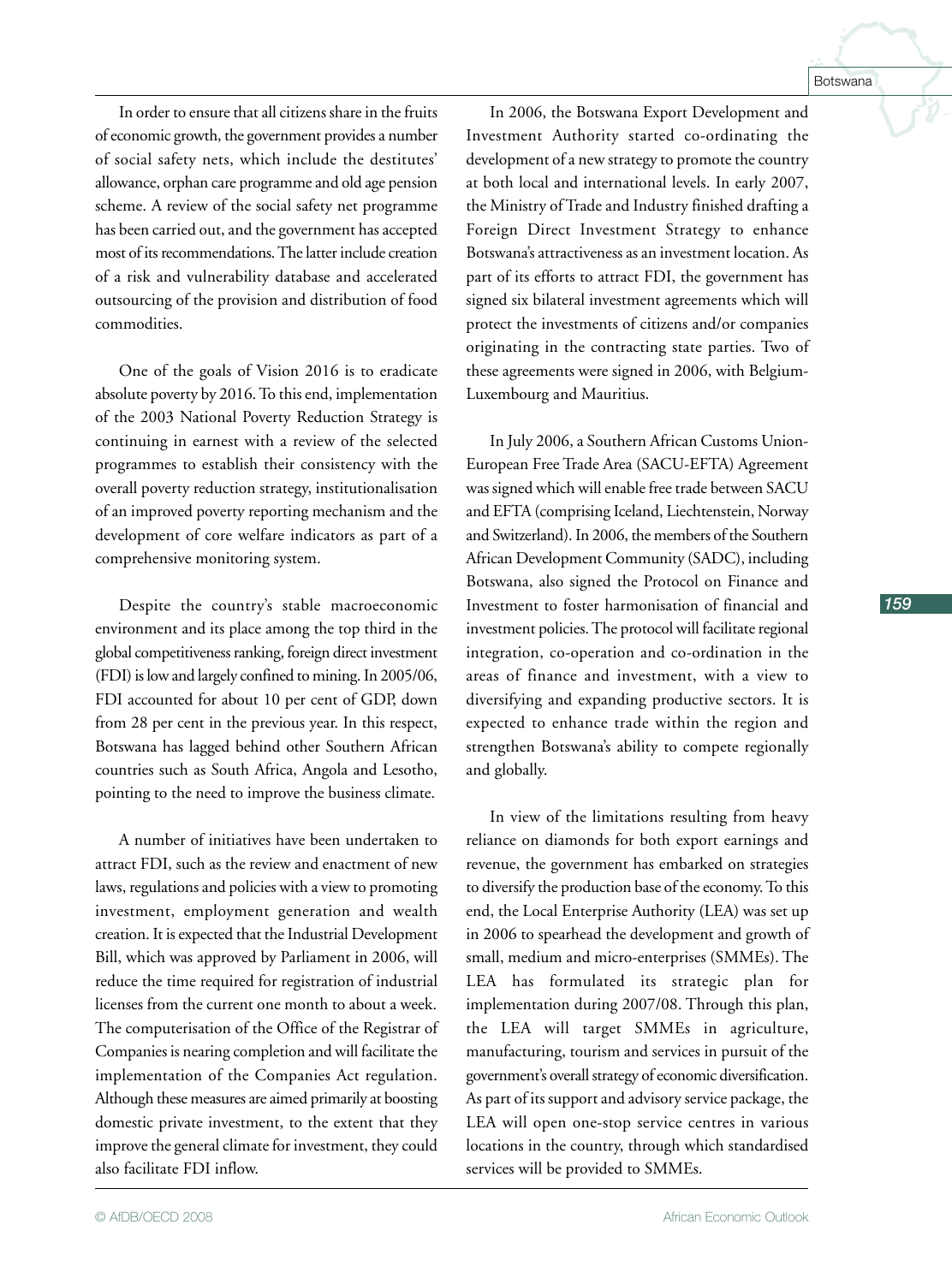Both NDP 9 and Vision 2016 attach considerable importance to diversification of the economy. Macroeconomic policies and policies relating to ownership, regulation and control are being made more investor-friendly. A number of initiatives have recently been taken to promote non-traditional exports such as garments, textiles, tiles and crafts, to introduce national brands, to address issues of standards and packaging, and to boost value added in the diamond industry by introducing local polishing of diamonds. The government is also looking into therecommendations contained in studies by the African Development Bank and the Business and Economic Advisory Council, both of which focus on diversification.

As a landlocked country with a small economy, Botswana has much to gain from regional integration. In July 2007, Botswana assumed the chairmanship of SACU.This development comes at a time when SACU members are poised for the implementation of the 2002 SACU Agreement, which envisaged more democratisation of SACU decision-making institutions, such as the Tariff Board, Secretariat and the management of the SACU Common Revenue Pool, as well as the adoption of common policies and strategies.

The provisions of the Cotonou Agreement ended in December 2007, but an interim agreement was reached with the European Union (EU) while negotiations on Economic Partnership Agreements (EPAs) are extended for another year. During this period there will be no duty or quota on Botswana's beef exports to the EU. Successful completion of the negotiations will accord African, Caribbean and Pacific (ACP) countries favourable treatment in trade with the EU.

The Southern African Development Community Free Trade Area (SADC-FTA) will be launched in August 2008. The FTA will allow free movement of goods and services produced within SADC, but each SADC member will still have its own external tariff with respect to non-members. The FTA will offer local producers of goods and services access to a larger SADC market with no internal tariffs. However, local producers will face competition from other SADC members.

Botswana can enjoy the benefits of free trade under SACU as well. Opportunities for exports are also being enhanced through the African Growth and Opportunity Act, passed in 2000 by the United States Congress. Botswana can also take advantage of technology and capital flows as well as labour movements to push forward policies such as the diversification agenda.

Botswana faces serious problems as a SACU member, however. SACU currently requires common policies and strategies on industrial development and industrialisation, which leads to stiff competition on the industrial goods sector from the more industrialised South Africa and other countries within SACU or even SADC. Botswana is less competitive than South Africa in terms of transaction costs, cost of utilities and availability of manpower. The differing levels of development from one member state to another make it difficult to develop the manufacturing sector.Thus, consideration will systematically have to be given to the regional dimensions of any economic initiative in Botswana.

In December 2007, the financial sector received a major boost with the establishment of the Non-Bank Financial Institutions Regulatory Authority as part of the reform effort in this sector. By bringing the supervision of all non-bank financial institutions and services under one hat, this move is expected to improve the performance of the sector, enhance sustainable economic diversification and help achieve the goals of Vision 2016.The Botswana Stock Exchange continues to play a key role in the development of the financial sector. The value of the shares traded on the exchange in 2006 was PWB 414.7 million, a substantial increase over 2005 (PWB 238.6 million).The price of domestic shares grew by 74 per cent in 2006 compared to 22 per cent in 2005.

Historically, the government has played a leading role in the economic and social development of Botswana. It is the single largest employer of labour and a major driver of economic growth. Its share of capital formation in 2007 is estimated at 9.1 per cent of GDP, while its share of total consumption is estimated to have been 22.2 per cent in the same year (Table 1). It is now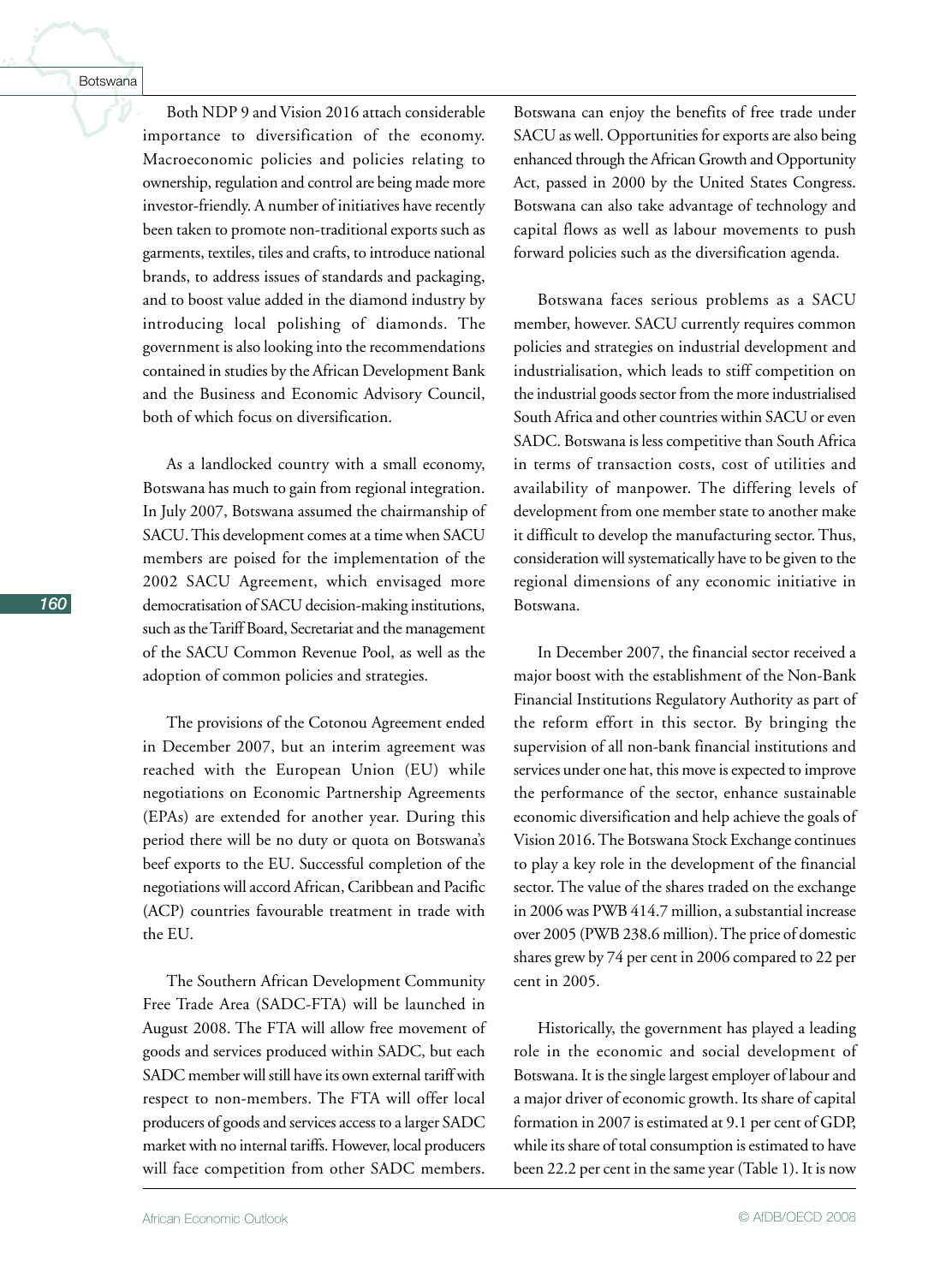being recognised, however, that the government should gradually reduce its role and influence, transforming itself from a key participant in the economy to that of a facilitator. A step towards thatend is the privatisation of enterprises hitherto managed by the government. The newly created Public Enterprise Evaluation and Privatisation Agency (PEEPA) is charged with the responsibility for developing a privatisation implementation strategy for Botswana. Although the Agency has since prepared a master plan for privatising state-owned enterprises, little progress has been achieved.

Plans to privatise Air Botswana, the first of the parastatals earmarked for privatisation, failed during 2007. The plan stalled after the breakdown of negotiations with the preferred bidder, Airlink of South Africa. To resuscitate its privatisation plan, PEEPA is exploring the possibility of having a management firm run the national airline on a contract basis. Another possibility is that of a franchise, whereby a company is given exclusive rights to provide an air transport service in Botswana. Other parastatals earmarked for privatisation include Botswana Telecommunication Corporation, Botswana Post, Botswana Agricultural Marketing Board and Botswana Building Society.

The main difficulty facing PEEPA is its lack of statutory authority to drive the privatisation process. This lack of authority enables public enterprises and certain government departments to ignore requests and initiatives made by PEEPA to jump-start the process.The other difficulty is the absence of an effective regulatory framework to protect consumers from the monopolistic tendencies of some enterprises.

#### *Technical and Vocational Skills Development*

The development of technical and vocational education and training (TVET) in Botswana has been influenced by the country's economic history. Before independence, the economy had very little formal economic activity, and most of its unskilled labour was exported to South African mines. At independence, there were few schools and few educated Batswana as a result of the colonial government's neglect of education. The few schools that existed were a result of local and missionary initiatives. Given the low level of human capital inherited from the colonial era, the Botswana government had to invest heavily in education, but severe shortages persisted, mainly due to the long time lags inherent in education and to rapid economic growth, which increased the demand for educated people. As in most countries without skilled manpower, TVET was neglected in favour of producing a workforce that could take over the whitecollar jobs being vacated by foreigners. The first TVET centres in Botswana were community-based work crews which combined training with production. Their aim was initially to impart skills to primary school leavers who could not be admitted to secondary school due to their poor academic performance.Therewas therefore a perception, which has persisted over time, thatTVET was for those less intelligent students who could not complete an academic education that would allow them to secure a white-collar job. As a result, there was no unified TVET policy and the provision of training was fragmented and of uneven quality. Coordination between the various bodies involved was minimal; curricula and teaching staff were weak.

#### **Structured Work-based Learning: Botswana's Approach to Skills Acquisition**

Structured work-based learning (SWBL), the vocational training system being developed and implemented in Botswana, represents a new concept of skills, knowledge and attitude acquisition for this country. This system has been benchmarked against the best in the world and includes quality assurance as a cornerstone. SWBL is vocational training that is based on requirements in the workplace and uses the workplace as a learning context. In this context, industry determines what learners and prospective employees need to know in order to be suitable for the working world. This involves various pathways employing mixes of on-thejob and off-job learning and assessment.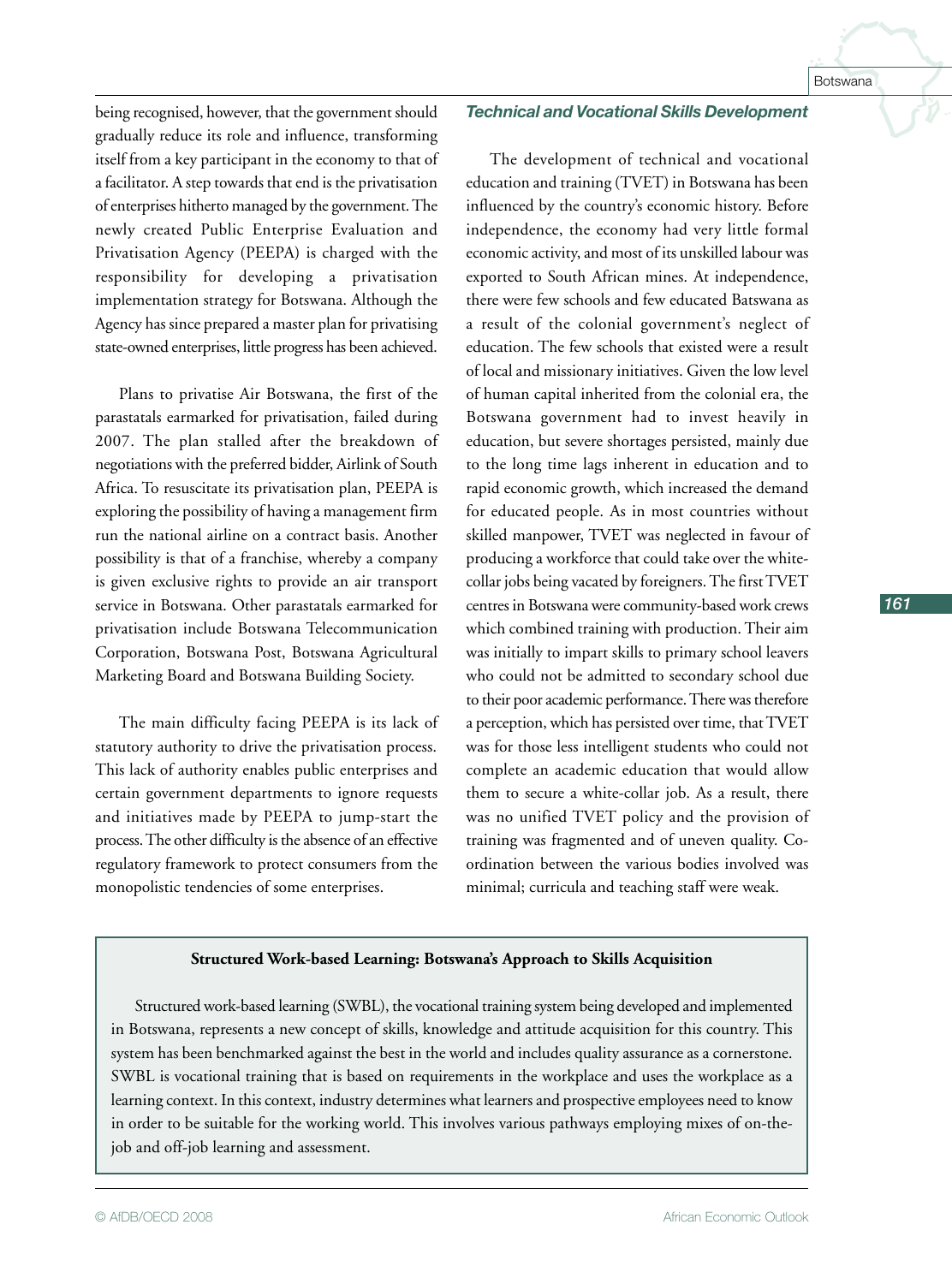Following the recommendations of a 1993 national commission on education, the Botswana Training Authority (BOTA) was established in 2000 to oversee vocational training in Botswana. This organisation provides quality assurance, accreditation, policy advice, monitoring and evaluation within the National Vocational Qualifications Framework.There are no comprehensive data on private technical and vocational education.

Government vocational training centres known as "technical colleges" were first established in 1997 to operate alongside the numerous private vocational training institutions that had emerged earlier. The number of public vocational training institutions was estimated at 51 in 2004, with an enrolment of 12 780, an estimated 2.5 per cent of total enrolment in educational institutions. By 2005 there were about 202 vocational training institutions in the country.

Botswana's poverty reduction strategy has little to say about TVET, which therefore has not been given high priority. Before the establishment of BOTA, most private vocational institutions handled quality assurance through affiliation with external bodies. For most of these institutions, quality assurance is now being provided by BOTA. By July 2007, 62 training institutions were registered by BOTA, with a total of 331 programmes accredited.

The Botswana National Vocational Qualifications Framework (BNVQF) is an integrated system of nationally recognised qualifications and nationally endorsed standards for the recognition of vocational skills, knowledge and competencies. The Vocational Training Act of 1998 set out broad plans for a threetier vocational qualifications framework (which will eventually link to a broader National Qualifications Framework). The BNVQF also facilitates the coordination ofTVET provision in Botswana, assessment of learning outcomes and the awarding of credits and certificates. It sets quality standards forTVET provision in Botswana and provides modernisation across fields of learning and levels of qualifications. Following assessment based on unit standards, learners are awarded certificates of achievement. There are about a dozen broad fields of specialisation under the BNVQF:

agriculture and nature conservation, business and commerce, culture, arts and crafts, education, engineering and manufacturing, health and social services, law and security, information and communications technology, services, planning and construction, generic skills, and mining and quarrying. Each field is further divided into sub-fields.

Botswana's TVET system is largely focused on the acquisition of certificates and diplomas. Until recently, there was no clear system of linkages that would provide for lifelong learning and progression beyond TVET. This is not surprising given that TVET was regarded as a dumping ground for failing students.

According to the results of the 2005/06 Botswana Labour Force Survey, more than 80 per cent of the unemployed had no training; similarly, the unemployment rate is highest (24.5 per cent) among those with no training.The unemployment rate among TVET graduates stands at 9.9 per cent. Governmentfunded vocational training centres focus mainly on pre-employment, technician and craft-level skills training for predominantly male primary and secondary school leavers. In the absence of any systematic human resource planning, the training system has been essentially supply-driven, with relatively limited involvement of employers in the development of course content and training standards. Some new initiatives, especially structured work-based learning (SWBL – see Box 1), are attempting to make training more relevant to employers' demand for skills.

Further efforts, such as doing tracer studies and providing apprenticeships, are required to make TVET relevant to the labour market. A BOTA tracer study in 2005 concluded that the vocational training system does not produce readily employable people mainly because of the absence of practical experience in the training programmes.

In Botswana, the government is the largest single source ofTVET funding, through its support to public training institutions. It also subsidises some private institutions and provides tax incentives such as the double tax deduction scheme, which provides for a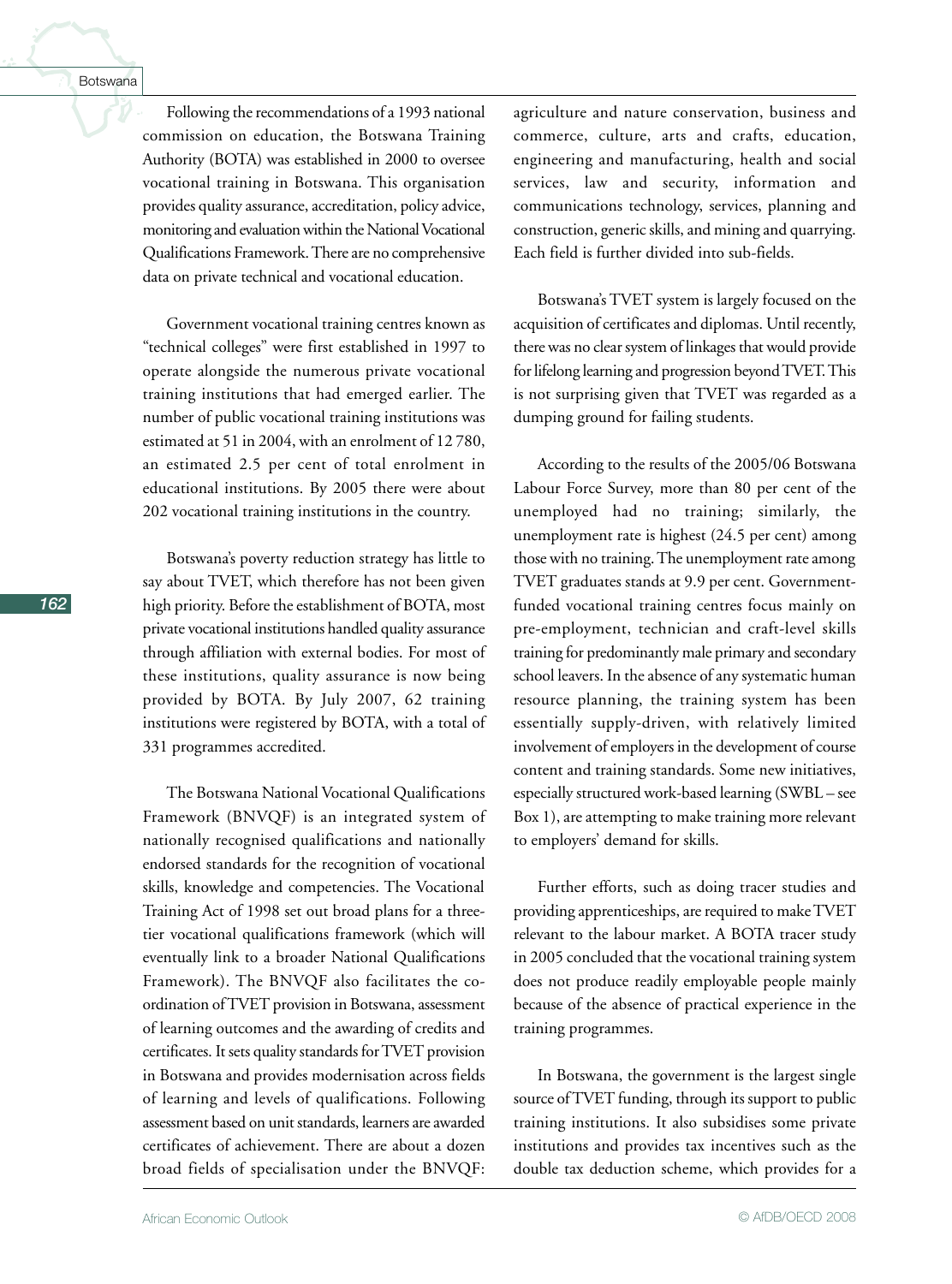deduction of 200 per cent of the expenses incurred by an employer in providing approved training to Batswana employees. The incentive system is ineffective, however, because the information available to potential users is insufficient and because the system is complicated and cumbersome. To address some of the limitations, BOTA is establishing a Vocational Training Fund, with the aim of generating sufficient funds to support skills training by employers and increase skills in the workplace. Other objectives are:

- to motivate enterprises to train their staff;
- $\bullet$  to share the financial burden of training activities more equally among enterprises;
- to help match the supply of training to the demand;
- to create new opportunities in the training market;
- to support the goal of cost sharing in skills development in Botswana.

One of the major challenges forTVET in Botswana is how to make TVET graduates employable. Steps taken include structured work-based learning, tracer studies and the implementation of the just-completed Botswana National Resources Strategy, which emphasises lifelong learning. Another challenge is how to encourage the private sector to participate in the financing of education, especially in the light of the new government policy of cost sharing.

#### **Political Context**

Botswana continues to enjoy a stable political environment, with peaceful general elections held every five years. The ruling Botswana Democratic Party (BDP) continues its dominance, as the opposition has failed to present itself as a credible alternative in the last few general elections. The most recent general elections, held in October 2004, returned President Festus Mogae and his party to power. The next elections are due in 2009, but Festus Mogae is expected to step down as president in March 2008 after two terms, as mandated by constitutional limits. The transition of power is expected to be peaceful. Vice President Ian Khama Seretse Khama was brought into the BDP to

quell the growing rivalry between various factions within the party. In many political quarters, the rise of Khama to the presidency is expected to boost project implementation and productivity within government.

In recent years, opposition parties have been trying, with no visible progress, to join forces so as to form a credible opposition. The main opposition party, the Botswana National Front, has repeatedly failed to unite with other parties, particularly with the Botswana Congress Party, the second strongest opposition party. It remains to be seen whether any progress on collaboration will be made before the next general election in 2009.

Female participation in politics remains well below the 30 per cent target set by SADC, although some progress has been made. Of the 57 elected members of parliament, only four arewomen,which is about 7 per cent of the total. Significant strides are being made in establishing women in leadership positions in parastatals and government departments, with an average female representation of about 20 per cent.

### **Social Context and Human Resources Development**

The latest Millennium Development Goals (MDGs) status report for Botswana indicated that reducing poverty levels was contingent on employment creation and fighting HIV/AIDS. Employment creation has been very sluggish, however, with an increasing number of unemployed university graduates. According to the report, HIV/AIDS has also made the battle against poverty very difficult, as it erodes the capacity to work, reduces savings and creates new groups of vulnerable people, at both the individual and household levels. The report further predicts that by 2011 the proportion of people living below the poverty line will have risen by 6 per cent owing to HIV/AIDS, and that by 2021 output will be 33 per cent less than it would have been without HIV/AIDS.

The 2005 Botswana AIDS Impact Survey estimates the national HIV prevalence rate at 17.1 per cent